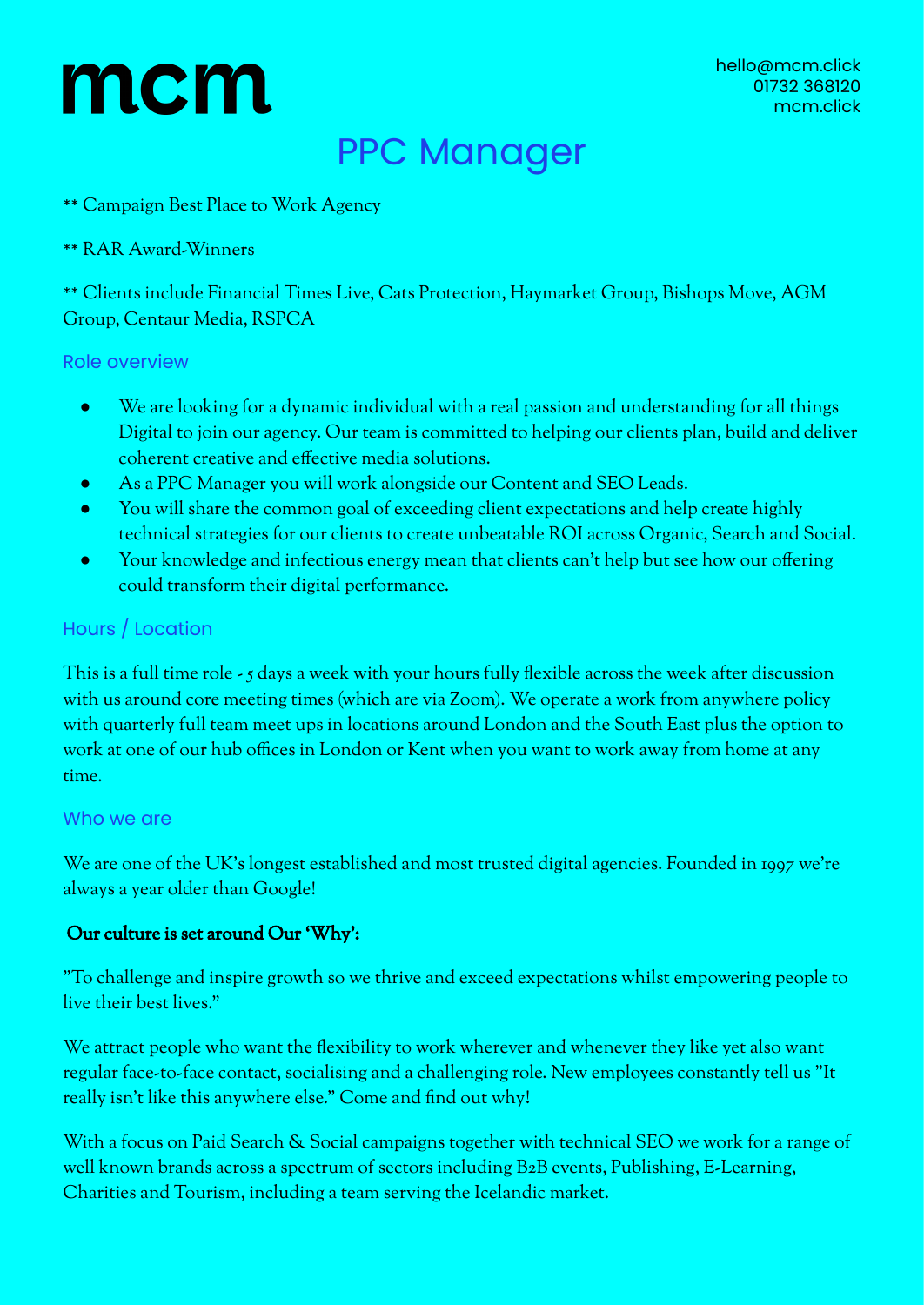## mcm

Our team enjoy a wide range of benefits including regular in house and external training courses, remote first working (with shared office choices if preferred), weekly and monthly face to face day meetings and team fun events, Health Insurance and reward benefits from Apple Watch through to subsidised gym membership and half price weekends away, Pension Scheme, fully flexible holiday allowance, a staff well-being committee who organise a host of regular activities, the opportunity to help drive the business forward via a series of focus groups and more.

#### Main Roles and Responsibilities

- Responsible for creation, development and implementation of PPC strategy across 10-15 client accounts including cross-channel alignment.
- Ensure budgets, optimisations, and performance are executed and aligned with client business goals and account KPIs.
- Build out campaigns and implement QA checks on relevant platforms.
- Flag performance issues, client contact changes, and/or relationship concerns, while providing ideas for solutions.
- Perform regular analysis and make data-driven recommendations, following a 'test and learn' methodology.
- Lead deck creation for client presentations, including PPC media reviews.
- Developing key relationships with account managers across PPC ad platforms.
- Put together recommendations for new campaign types, platforms and innovations that will benefit clients in line with their goals.
- Ensure we fulfil on client contracts (eg. sending weekly report to clients).
- Show strong leadership abilities including alignment to company culture, effective stress and emotion self-management, as well as a positive and patient demeanour with the team.
- Mentor to team members working on assigned clients providing training and shadowing opportunities.
- Participate in wider company initiatives including, but not limited to new business pitches and internal marketing efforts.

#### Key Skills

- Proficiency of paid search and social platforms including Google, Bing, LinkedIn, Facebook, and/or other social platforms.
- Experience with all Google campaign types including Search, Shopping, Display, Video, Discovery and Performance Max.
- Organisational, project, and time management skills.